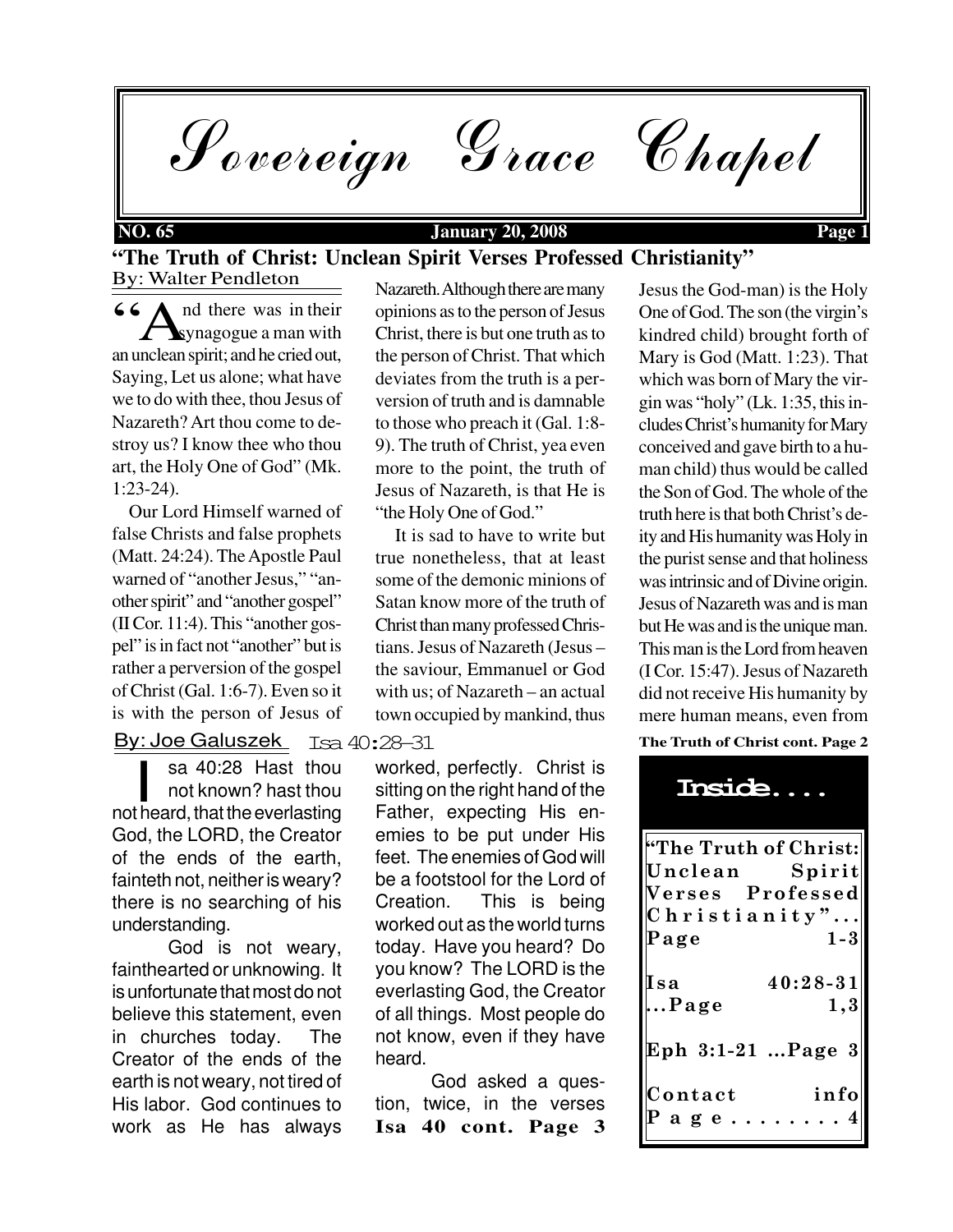## **NO. 65 January 20, 2008 Page 2**

**...The Truth of Christ (cont.)** the virgin. Christ's humanity was the product of God the Spirit producing in the virgin something holy (Matt. 1:18, 20).

 The humanity of Jesus of Nazareth is certainly superior to that of fallen man (Heb. 7:26-27), and His humanity is even superior to that of Adam (I Cor. 15:45-49). The creation, including man (Adam and Eve), was seen by God to be good and even very good. However, never was the creation or man declared to be holy because all was susceptible to the fall and the curse by the fall. Man was created in the image of God (Gen. 1:27) but the Son is the express image of God's person (Heb. 1:1- 3). Again, the first man (Adam) was of the earth, earthy: the second man (Jesus of Nazareth) is the Lord from heaven (I Cor. 15:47). Plainly stated, those who teach that Jesus of Nazareth could have sinned are saying that He could have ceased to be holy, He could have ceased to be God, He could have failed, He could have gone to Hell for His own sin and sins, and that God's sovereign purpose could have been thwarted. Whether intentionally or otherwise, what a horror to promote such a Christ! We must say that either God got lucky and Jesus did not fail or God's purpose could not fail because even Jesus of Nazareth was the Holy One of God. Scripture prophesied of Christ that: "He shall not fail…" (Isa. 42:4). To say He "shall not" but yet there was the possibility that He "could have" is contradictory.

There certainly is not

space enough to try and answer the many objections to the truth. But one thing will be clear to any spiritually minded person: The manner in which we interpret scripture must be based upon precedent! Those passages which deal directly with the person of Christ, these passages are to guide our minds in those passages which deal with circumstances in the life of Christ. In other words, scripture says Christ was tempted of Satan. What does this "tempt" mean? Is this negative temptation? Did Christ, as is with fallen man, inwardly struggle with lust being enticed (Js. 1:14-15) but He was able to fight it off? Some people teach this yet where does any of those passages which deal with that temptation even hint at such? They do not! Eve, even before the fall, manifest the inward susceptibility by negative desire (Gen. 3:6 cf. I Jn. 2:16), with Adam then knowingly, willingly, and apart from deception (cf. I Tim. 2:14) joining her. Christ never had that inner, negative desire (Jn. 7:18; 8:46; 14:30; II Cor. 5:21; I Jn. 3:5). We have at least these preceding five passages which refute any inner susceptibility in Christ and yet men want to still teach that it existed. Why? They want to make their god altogether like unto themselves. As a matter of fact Christ was tempted (put to a test) by Satan for forty days (Mk. 1:13; Lk. 4:2) not with three enticements. The actual forty day temptation [testing] preceded what people call the three-fold temptation of Christ. In Luke 4:2 note that the forty day temptation had ended, then the final validation of Christ's holy natures (divine and human) in three great statements from Christ as to who He was and where He stood in view of Satan's last three assaults. Far from showing Christ could have sinned it clearly reveals that sin was abhorrent to Him. Some suggest Christ was tempted [negatively] in His humanity but not in His deity. In other words, as God He could not sin but as man He could. But we must note that He was tempted as to His actual deity: "If thou be the Son of God" in two of the three assaults. Christ was tempted [tested] not to see if He would sin but to show that He completely abhorred sin. Christ was tempted in all points like as we are, but let us never forget "yet without [apart from] sin [inward sinfulness or a sinful nature]" (Heb. 4:15). Thus He can be touched with the feeling of our infirmities (the weakness of our human maladies – hunger, thirst, physical weariness etc.) but He is not moved to feel with us in our sin. Sadly, some professed Christians want a Christ to sympathize with their sinfulness rather than their human weaknesses. This Christ does not do!

 It must be granted, our human maladies stem from our sinfulness, but Christ partook of those human maladies apart from sin. He was made in the likeness of sinful flesh, but never did He have sinful flesh. Moreover, He was made in the likeness of sinful flesh, not to sympathize with our sin but to condemn sin in the flesh by the

**The Truth of Christ cont Page 3**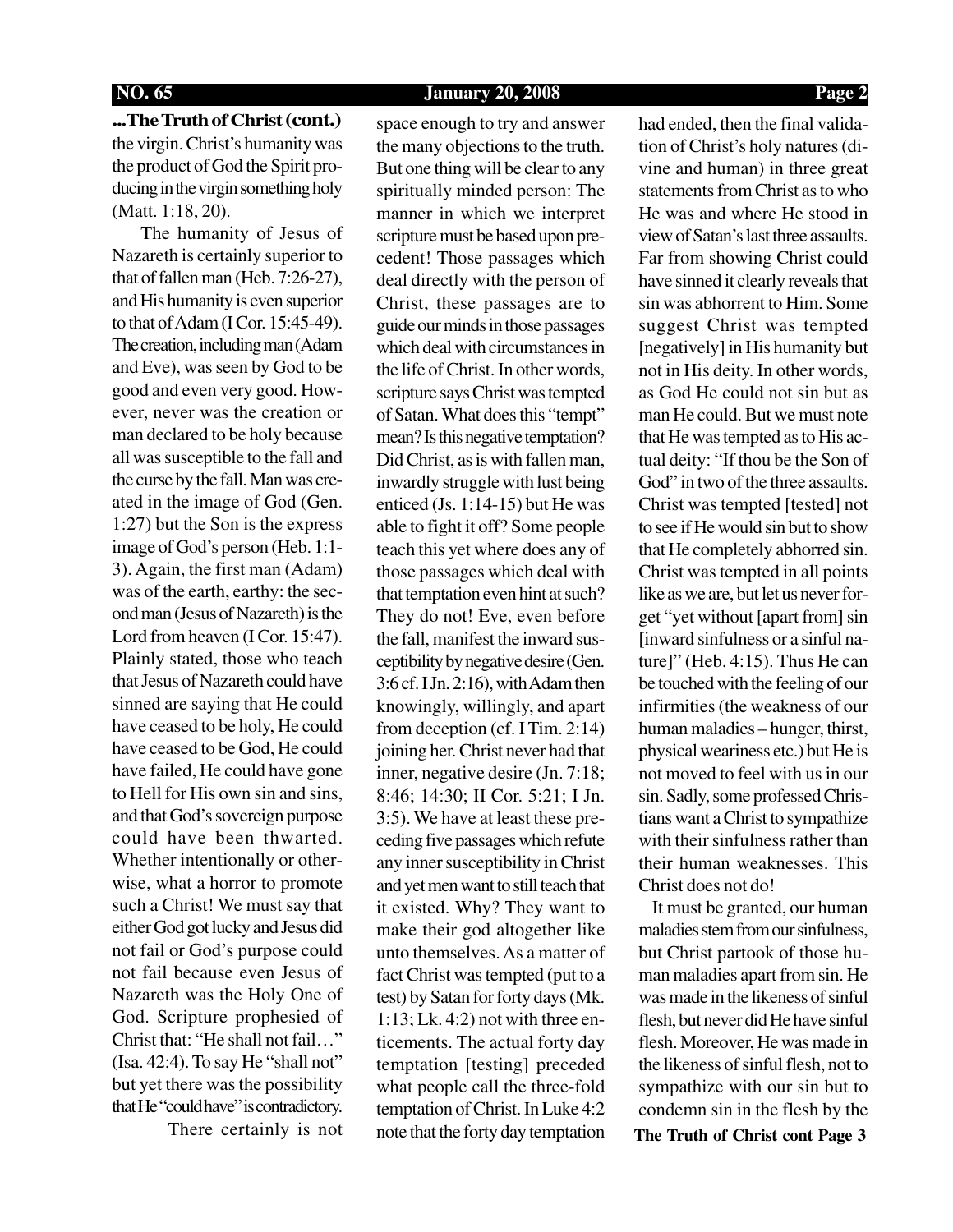## **NO. 65 January 20, 2008 Page 3**

## **.....The Truth of Christ (cont.)**

sacrifice of Himself (Rom. 8:3). To say otherwise is to say even more than He could have sinned, it is to say He was sinful. Herein is the real difference between the Holy One of God and the Jesus of so-called Christian religion. The elect have a Holy person who was the sacrifice for their sin and sins, thus securing their acceptance by God. In other words, He was the perfect sacrifice! False religion has a Jesus who died for their sins but since that could not secure them he can feel sorry for their sins and maybe let them go free. Since Jesus Christ is the same yesterday, and to day, and for ever, then Jesus Christ is not better now than He ever was. A Jesus who could have sinned then could still sin now or even in eternity. There is no hope in such a Jesus! But there is a sure hope in the Holy One of God!

# **.........Isa 40 (cont)**

before this. "To whom then will ye liken God?" (Isa 40:18) "To whom then will ye liken me, or shall I be equal? saith the Holy One" (Isa 40:25). There is no one to compare with God. "For my thoughts are not your thoughts, neither are your ways my ways, saith the LORD. For as the heavens are higher than the earth, so are my ways higher than your ways, and my thoughts than your thoughts" (Isa 55:8,9). The nations of the world are to God as a drop in the bucket. They are of no consequence. God knows. This is our hope, that believers are known of

God. "Nevertheless the foun-6 That the Gentiles should be fellowheirs, dation of God standeth sure, having this seal, The Lord knoweth them that are his. And, <sup>7</sup> Whereof I was made a minister, accord-Let every one that nameth the name of Christ depart from iniquity" (2 Timothy 2:19). God gives power to the faint. Christ gives strength to the weak. I can "liken" Christ to no one. He is unique. He is light, life, love, 9 And to make all *men* see what *is* the power, wisdom, righteousness, sanctification and redemption. Jesus Christ is salvation, to the Jew and Greek. There is no other. There is none like Him. Christ, being God, came down from heaven to earth to die, so that His people would live. He, 11 According to the eternal purpose which being sinless, took upon Himself ALL of the sins of His  $12 \text{ In whom we have boldness and access}$ children. He, being perfect, offered Himself to God in the 13 Wherefore I desire that ye faint not at place of His chosen ones as a perfect, atoning sacrifice. Christ, being accepted by the Father, calls His brethren to Himself and brings them into the light, the family of God. To whom will you liken Him? No one.

## Ephesians 3:1-21

- Jesus Christ for you Gentiles,
- 2 If ye have heard of the dispensation of to you–ward:
- 3 How that by revelation he made known afore in few words,
- 4 Whereby, when ye read, ye may untery of Christ)
- 5 Which in other ages was not made known unto the sons of men, as it apostles and prophets by the Spirit;
- and of the same body, and partakers of his promise in Christ by the gospel:
- ing to the gift of the grace of God given unto me by the effectual working of his power.
- 8 Unto me, who am less than the least of all saints, is this grace given, that I should preach among the Gentiles the unsearchable riches of Christ;
- fellowship of the mystery, which from the beginning of the world hath been hid in God, who created all things by Jesus Christ:
- 10 To the intent that now unto the principalities and powers in heavenly *places* might be known by the church the manifold wisdom of God,
- he purposed in Christ Jesus our Lord:
- with confidence by the faith of him.
- my tribulations for you, which is your glory.
- 14 For this cause I bow my knees unto the Father of our Lord Jesus Christ,
- 15 Of whom the whole family in heaven and earth is named,
- 16 That he would grant you, according to the riches of his glory, to be strengthened with might by his Spirit in the inner man;
- 1 For this cause I Paul, the prisoner of 17 That Christ may dwell in your hearts by faith; that ye, being rooted and grounded in love,
	- the grace of God which is given me 18 May be able to comprehend with all saints what *is* the breadth, and length, and depth, and height;
	- unto me the mystery; (as I wrote 19 And to know the love of Christ, which passeth knowledge, that ye might be filled with all the fulness of God.
	- derstand my knowledge in the mys-20 Now unto him that is able to do exceeding abundantly above all that we ask or think, according to the power that worketh in us,
	- is now revealed unto his holy 21 Unto him *be* glory in the church by Christ Jesus throughout all ages, world without end. Amen.